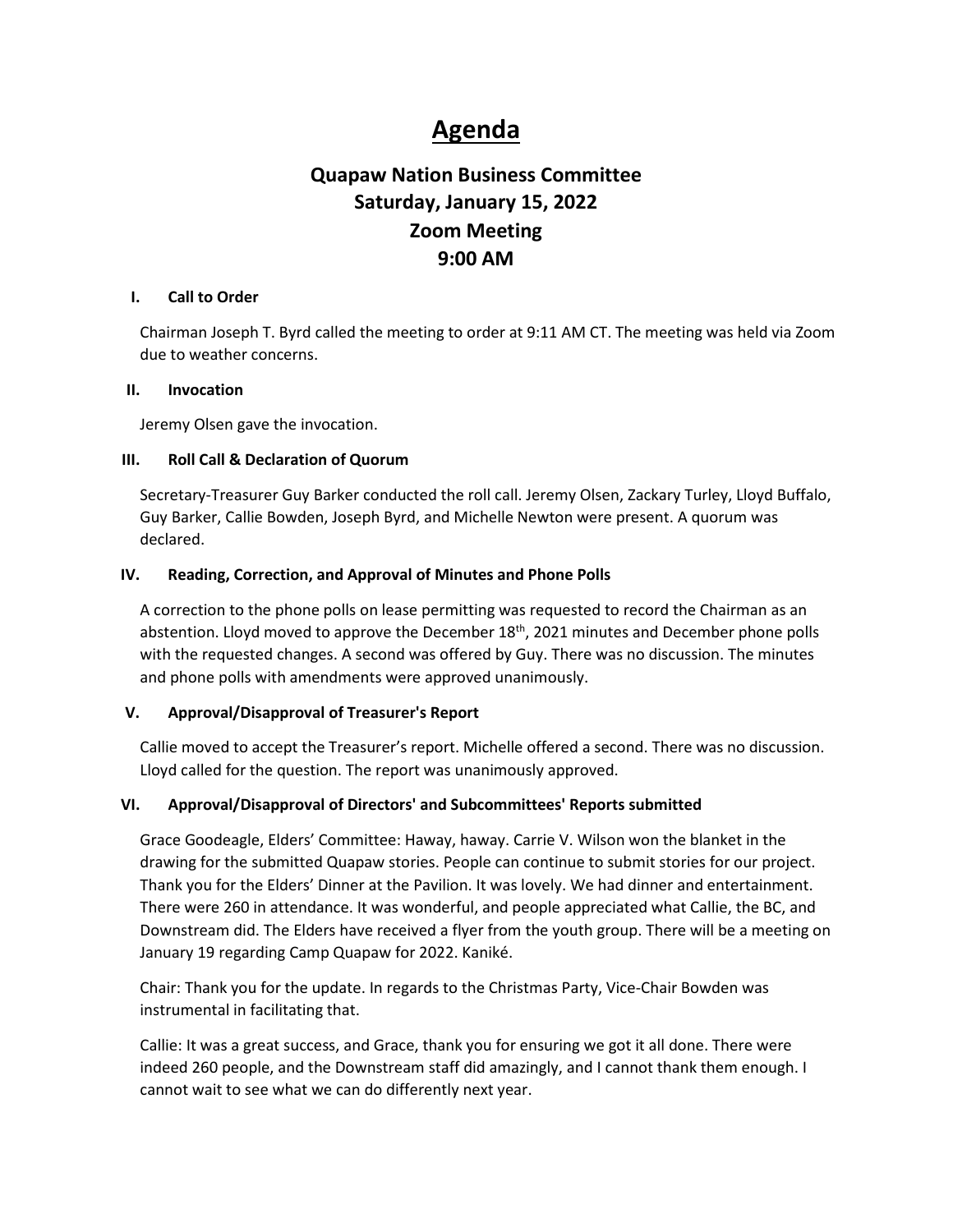Chair: Grace, I know there are more plans with the Cultural Committee, and as you mentioned, the Youth Group wanted to make the connection with the Elders' Committee and Camp Quapaw. I know that in light of COVID, we have been taking precautions, but as we move forward, I am sure they will reach out again and we will come together to bridge those generations for Camp Quapaw.

Grace: We are looking forward to a trip at some point.

Chair: Thank you for the update. Stay warm and be well.

Gracie: You too – all of you.

Chair: Next up we have Roman for the Constitution Committee.

Roman Kihega: The Constitution Committee has had two meetings since the last Business Committee meeting. We met in person at O-Gah-Pah Coffee and used their conference room. It was nice to see that establishment, so thanks to them. The next three scheduled meetings will be January 22nd, February 5th, and our regularly scheduled meeting will be February 12th. We will propose a resolution for BC on the 12th. We have reached to the Election Committee Chair and the Grievance Committee to see what needs to be codified and solidified in our governing document. We are still filtering through Business Committee feedback and surveys that they have returned. The committee is at full capacity now, so thank you for the additional members, and they are already paying dividends for us as we continue to move forward.

Chair: Just to clarify, January 22nd, February 5th, and February 12th?

Roman: Correct.

Chair: We will put those on our calendars. Thank you.

Roman: You are welcome.

Chair: Are there any other Director or Subcommittee reports on the line? I do not believe there are, but if you are here, feel free to stop me. I need amotion to approve the reports.

Guy moved to approve the Directors' and Subcommittees' Reports, Michelle offered a second, there was no discussion, and the reports were unanimously approved.

#### **VII. Accounting Report**

Eric Bohn, CFO: December marked the end of the first quarter of the fiscal year. We received \$1.7M in December, bringing our total for the quarter to \$4.7M. Actual expenses were \$2M, bringing the first quarter total to \$5.4M. Health Benefit expenditures were \$418k for December and \$971k for the quarter. Social Services expenses were \$193k and \$493k for the quarter. Higher Education expenses were \$45k in December and \$76k for the quarter. There were no distributions from Quapaw Nation enterprises as of yet. I expect those to start up in Q2 of the fiscal year.

Chair: As of last week, Treasury handed out the final rules for ARPA funding. With those final rules being set, did they impact our goal and strategy for our funds?

Eric: The final rule does not negatively impact our strategies or goals; if anything, it helps us. Overall, there will be more flexibility in certain sections. I started reviewing what they have laid out for us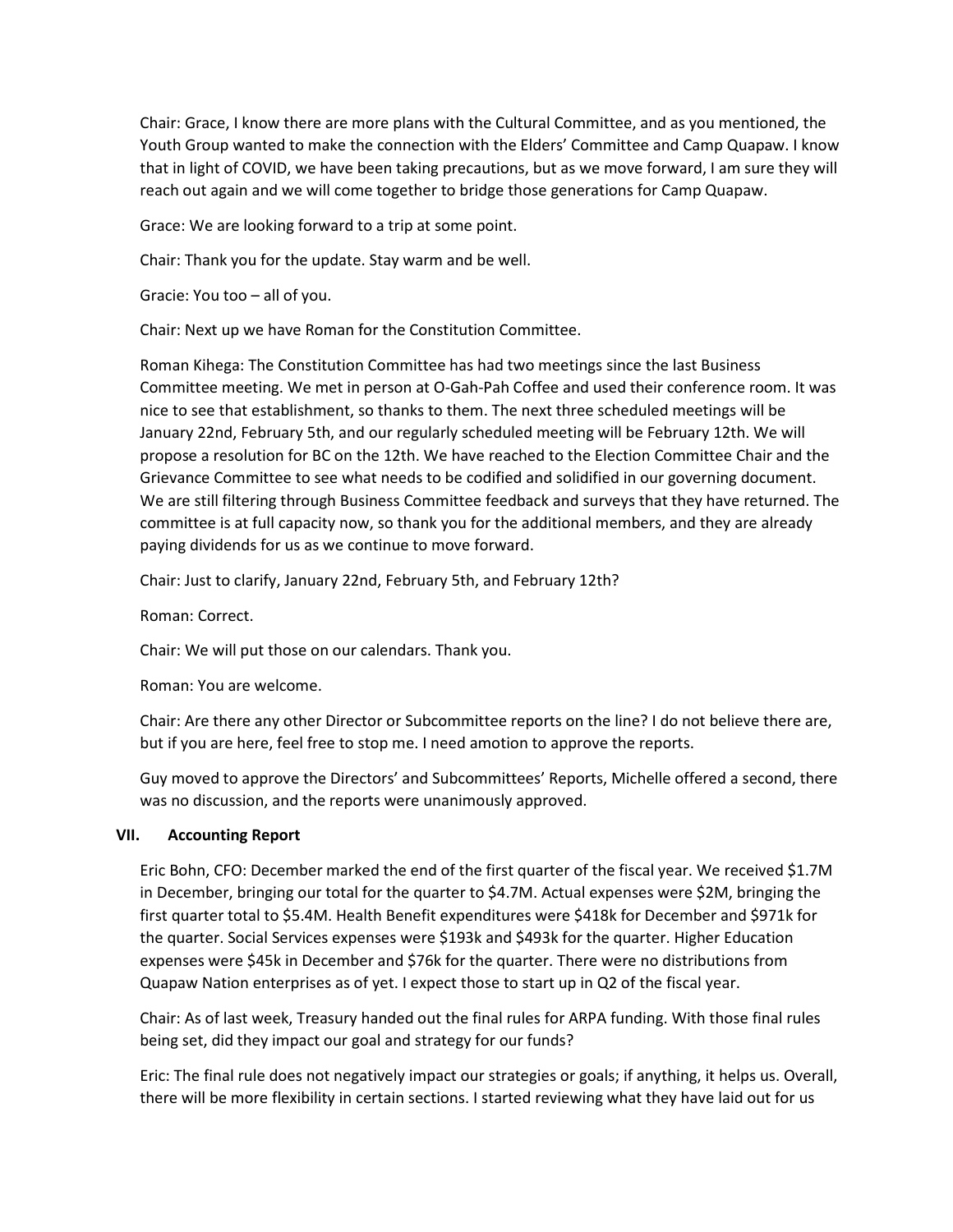this week. I see it being more flexible, especially for the tribes, and through the consultation process the tribal voice was really heard, and Treasury has really tried to help us.

Chair: That is the message I am hearing from other tribal leaders across the board in regards to the final rule and the increased flexibility as we expense those through more reasonable lanes or guide rails.

Eric: It will definitely help us in our technology infrastructure and organizational infrastructure as we move forward to streamline processes and give members access to benefits.

Chair: Good news. Any other questions for Mr. Bohn? Thank you for the update.

## VIII. **Donations**

Zack: Andy Harrison requested a donation for the Army of the Kind for their mission trip to the Dominican Republic. He has requested anything from \$100 to \$1,500. They are planning nutrition centers for poverty-stricken areas. The trip will be from March 14-20. They will be building a nutrition center, helping a single mom, and working in a boys' orphanage. The deadline is February 15th.

Chair: They will be wearing shirts with our names on them.

Zack: It will also be on their social media. They are a 501(c)3.

Callie: I would like to hand this over to one of our casinos.

Lloyd: I agree because this is a non-Tribal member.

Callie: We typically transfer these requests to our business entities.

Chair: So, do we move to table this? Or move to transfer?

Guy: I move to deny.

Callie: Second.

The motion carried and the donation request was unanimously denied.

## IX. **Open Forum**

Chair: I wanted to express my condolences to families that have lost loved ones in the past month. Every month we do our best to acknowledge and recognize those who are no longer with us. For this meeting, the names I would like to recognize are Judy Bodo, Mark Gilbert Brown, Cheryl Williams, Deborah Harvey. If anyone has any other names they would like to include at this time, please feel free. Jeremy: I would like to recognize Seneca-Cayuga member Steve Perry, who always assisted our gravediggers. Chair: Hearing no other names, I would like to ask for a moment of silence and reverence.

Chair: Thank you for your time. I had a couple of announcements that needed to be mentioned. One is that the O-Gah-Pah Learning Center will be closed Jan 17-18 due to the rise in COVID numbers. I wanted to be sure everyone was aware, and it will be communicated through all of our social media channels. I also want to acknowledge Pattie and Karen for their work with the Community for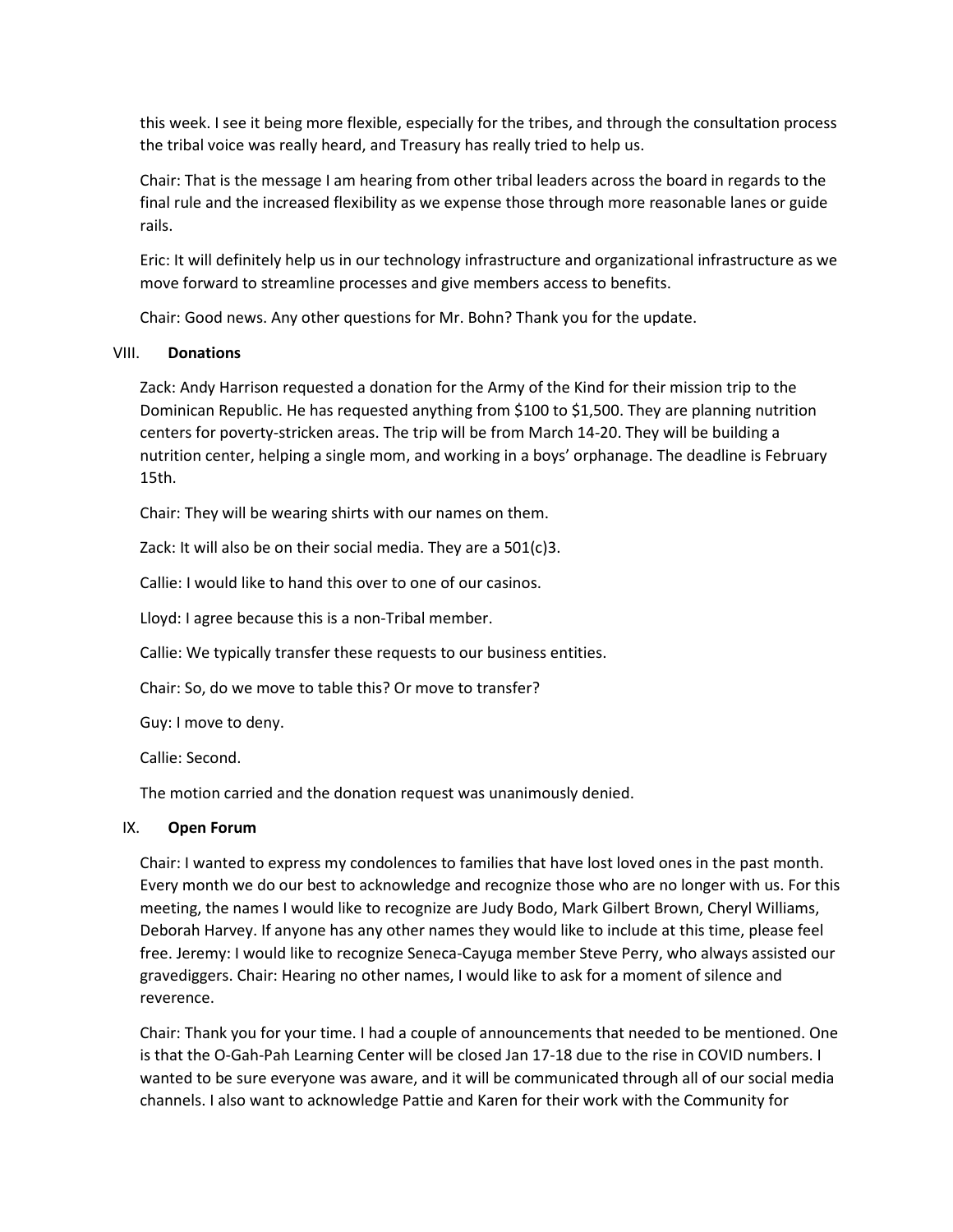Immunity Program scheduling and running the program smoothly. Regarding COVID in our community: the Clinic and First Responders have responded well. It has affected our Business Committee also. Precautions; wear mask, wash hands, be respectful of those around us. I am not trying to lecture or argue philosophies, but this Omicron variant spreads quicker and faster than the other variants. Although it may not be as severe on others' health, it is still bad enough that you can spread it to other people. Be aware of your surroundings and others and practice safe protocols. We will get through it, as we always have, and will continue the best way we can, taking one day at a time, one step at a time. The floor is open at this point.

Roman: Right now, I am not the only member experiencing this, but to get tests and test results can take up to a week to process and sometimes longer, here in the Denver metro area. Is there assistance through the Tribe to get at-home tests? There is a lot of peace of mind with having the athome tests. I travel and interface with customers a lot. Is there anything available that the Tribe can do in that regard right now?

Chair: That question has been posed to the Northeastern Tribal Health System, and they are inundated right now with people needing tests, and it is impacting their front-line workers, who are also backed up waiting for testing. When we ask about that status, they are in the same predicament as the rest of the nation. It is a waiting game.

Zack: Randy Jackson, our Emergency Services Manager, has looked into home test kits. They are about \$9 apiece, or \$2700 for case of 300. He has ordered a case for tribal members to order and we can send them out, if Tribal members request them. We can also do employee testing through our community paramedics. So the option is out there and we will find out from Randy how many are available through his resources.

Chair: I am definitely open to exploring that option. If we are lucky enough to receive those, we need a roll-out plan.

Guy: I agree.

Michelle: We need to get as many as we can, because they are not easy to find.

Chair: Especially at that price.

Zack: I will check with Randy and do a little research to see what is out there.

Chair: For those of you who have tried to buy tests, I have seen them as high as \$26 per test.

Roman: That's what they are here.

Chair: Thank you for the question and we will follow up on that. Zack, thank you for the info.

Dixie Ramm: Haway. I was wondering where we are on our language programs. I knew we talked about getting funding. I wondered if next month we could get a report on our standing there. We were getting quite a bit of funding to proceed with working on these things.

Chair: There was a large amount set aside in our budget specifically for language and culture revitalization. We will be happy to put a report together for next month.

Dixie: Thank you very much.